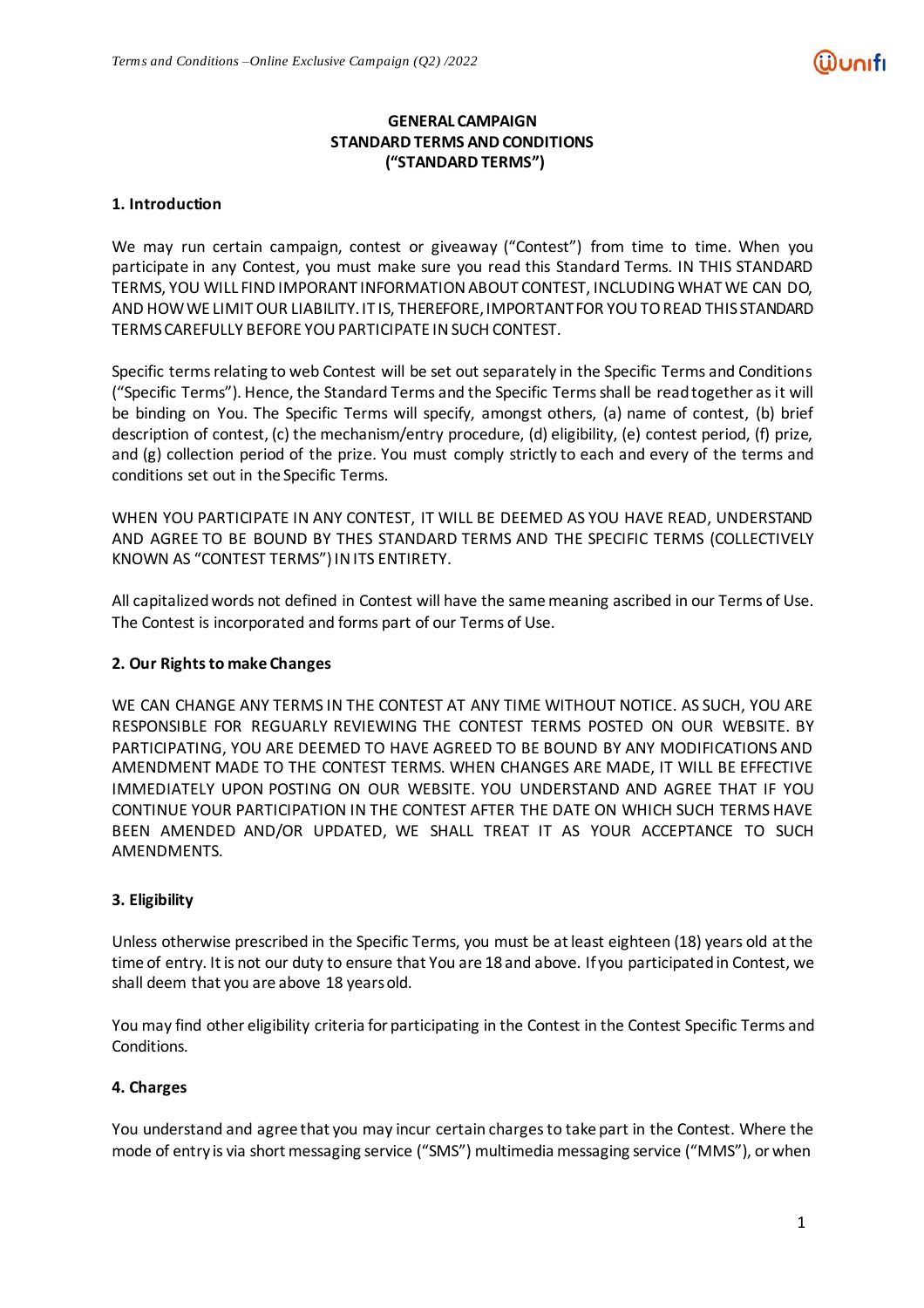you are required to use mobile data for internet usage, eachContest entry sent by you may be subject to a premium charges as stipulated in the Specific Terms. This charges is in addition to the standard fee charged by your telecommunications service provider. Unless otherwise stated in the Specific Terms, all costsincurred by you including without limitation, postal charges, Internet Service Provider (ISP) charges, transport costs, communication charges, accommodation, meal costs and/or other related costs incurred by you as a result of and/or pursuant to your participation in Contest shall be solely borne by you. We shall not be under any obligation to reimburse you for any of such costs and expenses incurred thereof.

# **5. Suspension**

We may suspend your participation, at any point of time, without notice, without liability, if in our sole and absolute discretion we believe, with or without evidence, that:-

- (a) you are ineligible to participate;
- (b) you tamper with the entry process;
- (c) you tamper with Contest mechanism;
- (d) in our sole determination, we believe that you have attempted to undermine the operation of Contest by fraud, cheating or deception;
- (e) breach the terms and conditions of the Contest Terms;
- (f) you violated any applicable Law; and/or
- (g) for any other reasons we deem fit.

We may but have no obligation, in our discretion deems fit, conduct any investigation regarding the above. Our findings shall be final and conclusive and binding on you and shall not be questioned by you on any account. If we find that you have committed any of the above, we shall forthwith, with or without notice, disqualify your participation. In the event we find that you have not committed any of the above, we may, but do not have such obligation, allow you to resume in the participation. You shall have no claim against us, our Affiliate, directors, officers, employees, servants, agents, assignees, sponsors, and/or representative (collectively known as "Indemnified Party") whatsoever, that arises during the period of suspension.

We may terminate or suspend Contest at any time at our own absolute discretion in which case, we mayelect not to awardany prize. Suchtermination orsuspension will not give rise toany claim by you against the Indemnified Party, regardless of the situation. If the Contest is resumed, you shall abide by our decision regarding resumption of the Contest and disposition of the prizes.

#### **6. Disqualification**

Notwithstanding Clause 5 above, we shall be entitled to forthwith reject or refuse any participation, or revoke the prize for any reasons whatsoever. Our decision isfinal and you have no right to question our decision.

You understand that, your entry to the Contest will be automatically disqualified, or we may revoke the prize (at any stage of the Contest) in any one of the following situations (including but not limited to):-

(a) information and/or details provided is not accurate andcomplete;

- (b) you fail to provide any proof of information and/or details upon our request;
- (c) you are ineligible or fails to meet any of the eligibility criteria;
- (d) your contest entry is received by us after the closing date;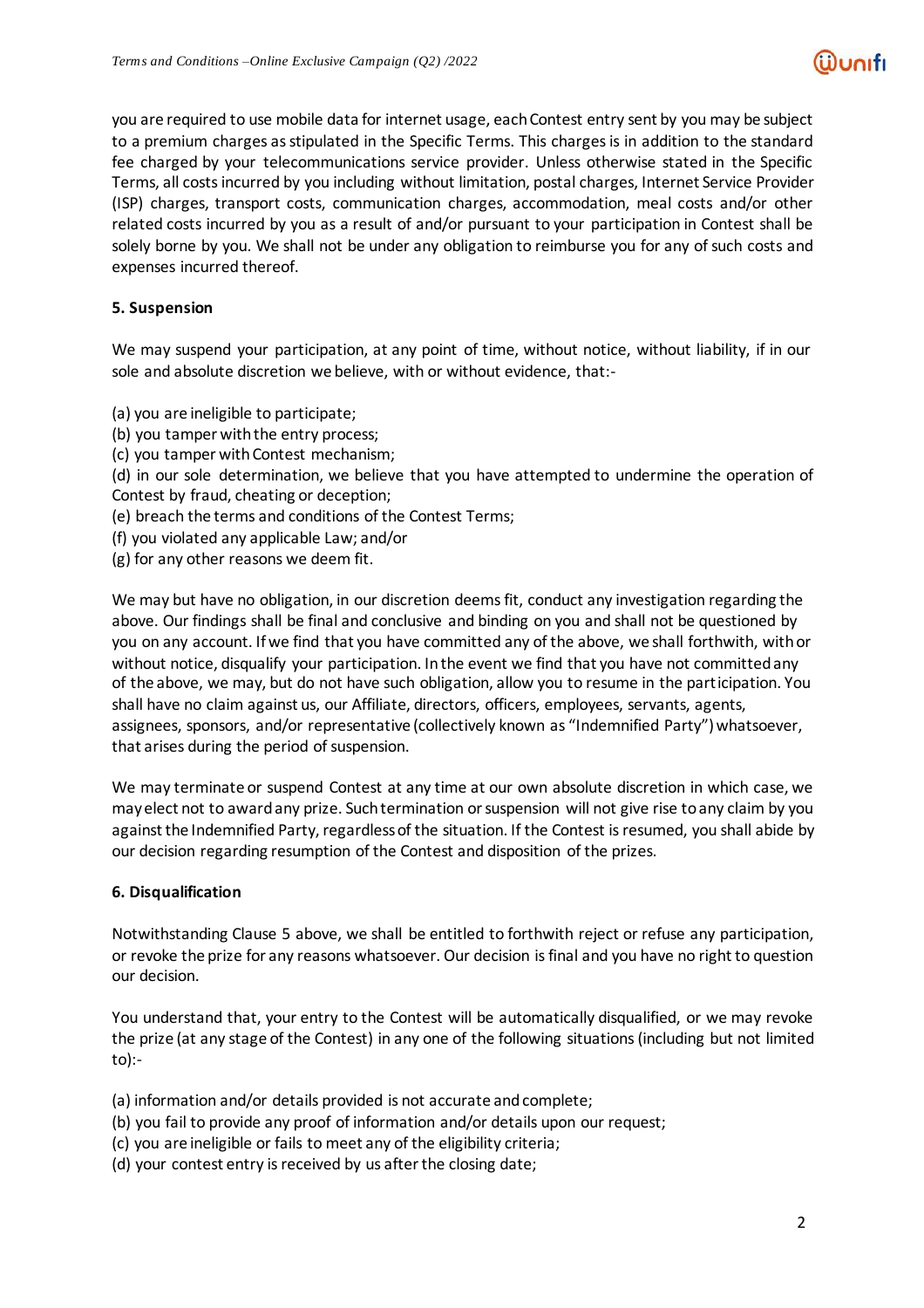(e) you tamper with themechanism of the Contest, and/ entry process;

(f) you violated any applicable laws or regulations;

(g) incomplete, indecipherable, illegible or incorrect entries or any entry which violates the Contest Terms;

(h) in our sole determination, we believe that you have attemptedto undermine the operation of the contest by fraud, cheating or deception;

(i) where traveling isinvolved, you do not have the necessary visa or traveling documents; and/or

(j) for any other reasons we deem fit.

Inthe event of a disqualification afterthe prize has been awarded, we reserve the right to demandfor the returnof the prize or payment of its value from you.

# **7. Your RepresentationandWarranties**

You represent and warrant to us the following:-

(a) unless otherwise prescribed in the Specific Terms, You are atleast of 18 years of age atthe time of entry;

(b) all information furnished by you to us are true, current, complete and accurate in every material aspects and are not false, misleading, deceptive, defamatory and/or unlawful and we may but have no obligation, whether express or implied, to verify the accuracy and authenticity of any information provided by you;

(c) any of the Material(defined below in Clause 9) submitted is your own originalwork; and

(d) the Material submitted to us does not infringe any third party intellectual property rights.

# **8. Your Covenants andUndertakings**

You covenant and undertake to us the following:-

(a) you willupon request, provide all informationto us, required inconnection withor for the purposes of Contest;

(b) agree that if so required by us, you shall make yourself available (without compensation) for the production, recording and publicity of Contest during the such time and production schedule as may be notified by us;

(c) to be interviewed (which may be recorded by us);

(d) taking of still photos, audio and/or visual recording for promotions and publicity use. (collectively "Recording");

(e) agree and consent that we have right and absolute discretion to broadcast the Recording and/or use the slogan, names or nicknames on its website, social media and/or any other platforms, in whole or in part at our discretion. All copyrights subsisting in the Recording shall belong to us absolutely;

(f) to abide by the Contest Terms and agree to cooperate and to follow all directions given to you;

(g) shall not by act or omission, directly or indirectly bring us and/or the sponsor into disrepute;

(h) not to publish, or disclose any information in connection with the contest or prize (including without limitation, to any representatives of media inany form whatsoever) without our prior written consent;

(i) not give any product endorsement, any interviewsor be involved in any articlesorreportsinrespect of the Contest or the prize with any third party;

(j) you shall not dispute normake anyoral or writtencomplaints, public announcements or statements on the same whether during or after the Contest period; and/or

(k) to abide all other termsand conditions as may be provided by us, and/or our sponsors.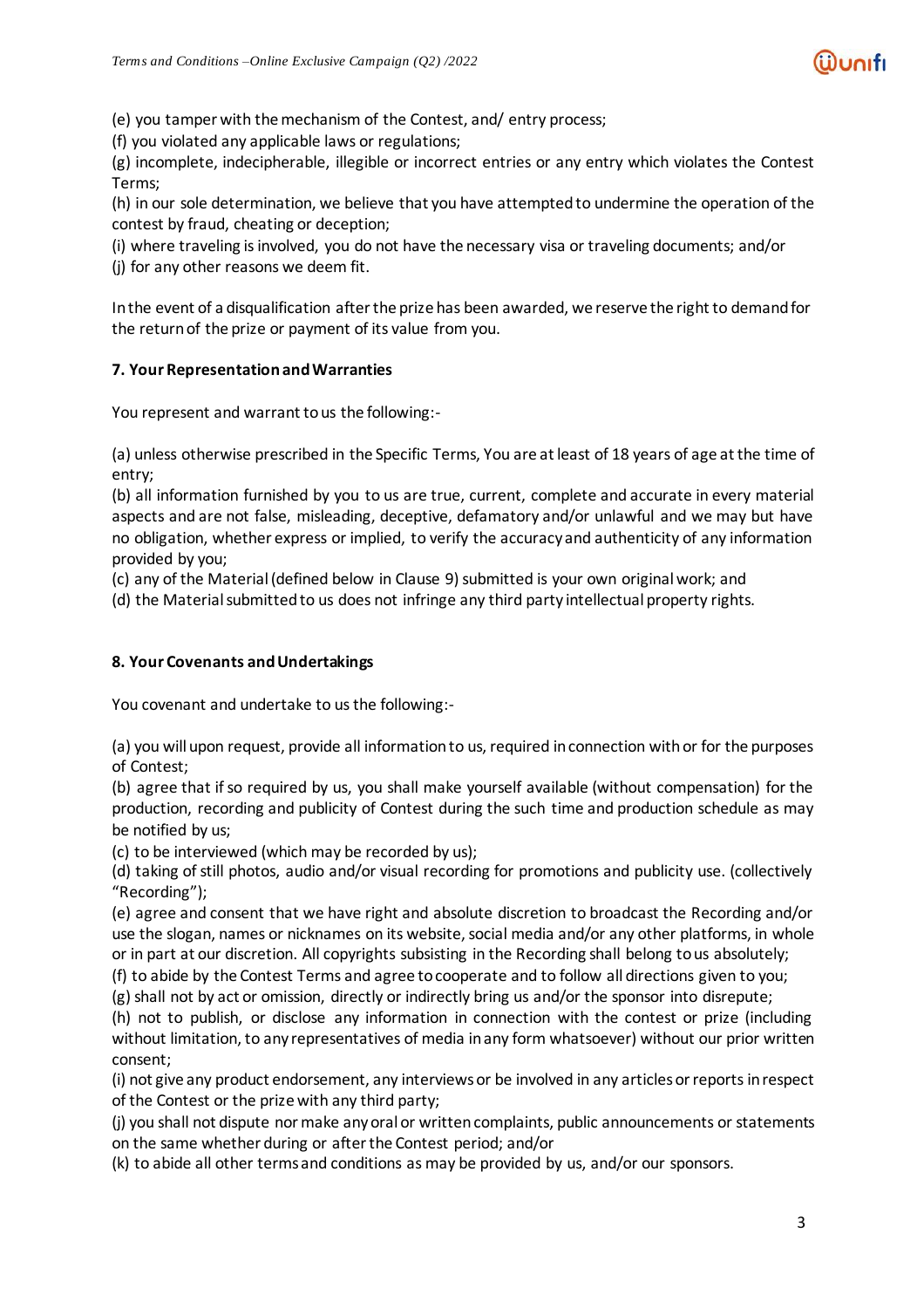# **9. Material Submitted**

In the event entry of Contest requires the submission of any text, data, slogan, drawings, images, pictures, logos, content, photograph, any materials or other creative works, including voice or video recordings and/or document (collectively, "Material"), youmust own the intellectual property and all copyright of the Material you submitted.

You accept that by sending usthe Material, you grant usthe permission to use them in both print and digital form, and to use them on our websites, on our social media, and/or any other publications in any platform for the purposes of marketing.

Submission of Material must not contain any elements of nudity, pornographic images, incite hatred, graphic violence, defamatoryor libellous statementsor material considered illegal or may contravene the laws of Malaysia or materials likely to tarnish our image or reputation. We reserve the right to reject any submissions which contain elements of nudity, pornographic images, graphic violence, defamatory or libellous statements, or material considered illegal or may contravene the laws of Malaysia, or materials likely to tarnish our image or reputation.

#### **10. EquipmentUsed by Us**

Sometimes, we may use certain consumer electronic device (including without limitation smartphones, personal computers, tablets) (collectively, "Equipment") for your temporary use during the Contest. You understand that the Equipment belongs to us and in no way ownership shall be transferred to you. When the Equipment is in your possession, you understand that you have a duty to keep it safely and take proper care of the Equipment until such time as it is returned to us at the end of the Contest, or upon request. While the Equipment is in your possession, you shall be held responsible for anything that happensto the Equipment including lost and/or damage whereuponyou shall replace a new one for us.

#### **11. Sponsor**

Certain prize may be provided by our sponsor and may have certain special terms and conditions attached to it. The prize is subject to such terms and conditions and winner must comply with such terms and conditions before they are awarded such prize.

#### **12. Prize**

This section applies to all winners or as long as you are receiving a prize from us. All prizes must be collected within the collection period and at such collection venue as set out in the Specific Terms. Failure to claim prizes within the collection period shall result in the prizes being forfeited by us, and the Indemnified Party shall have no liability towards you in any respect, whatsoever.

Where the prize awarded is a non-cash prize, you shall not be entitled to redeem the same for cash or other alternatives. We do not guarantee the availability of non-cash prize and we shall be entitled to replace and/or substitute such prize with any other prize(s) of similar value as determined by us, our agent, assignee, or sponsor at our sole and absolute discretion.

Where the prize, is a cash prize, we shall be issued the cash prize in the form of a cheque or debit to your account or in any way we deem fit. You are responsible for allrelated banking charges(including outstation cheque charges)imposed by banks in clearing your cheque.

All prizes are strictly not transferable, assignable exchangeable or redeemable by you in any other form or manner other than that specified by us. All specific or special terms and conditions that are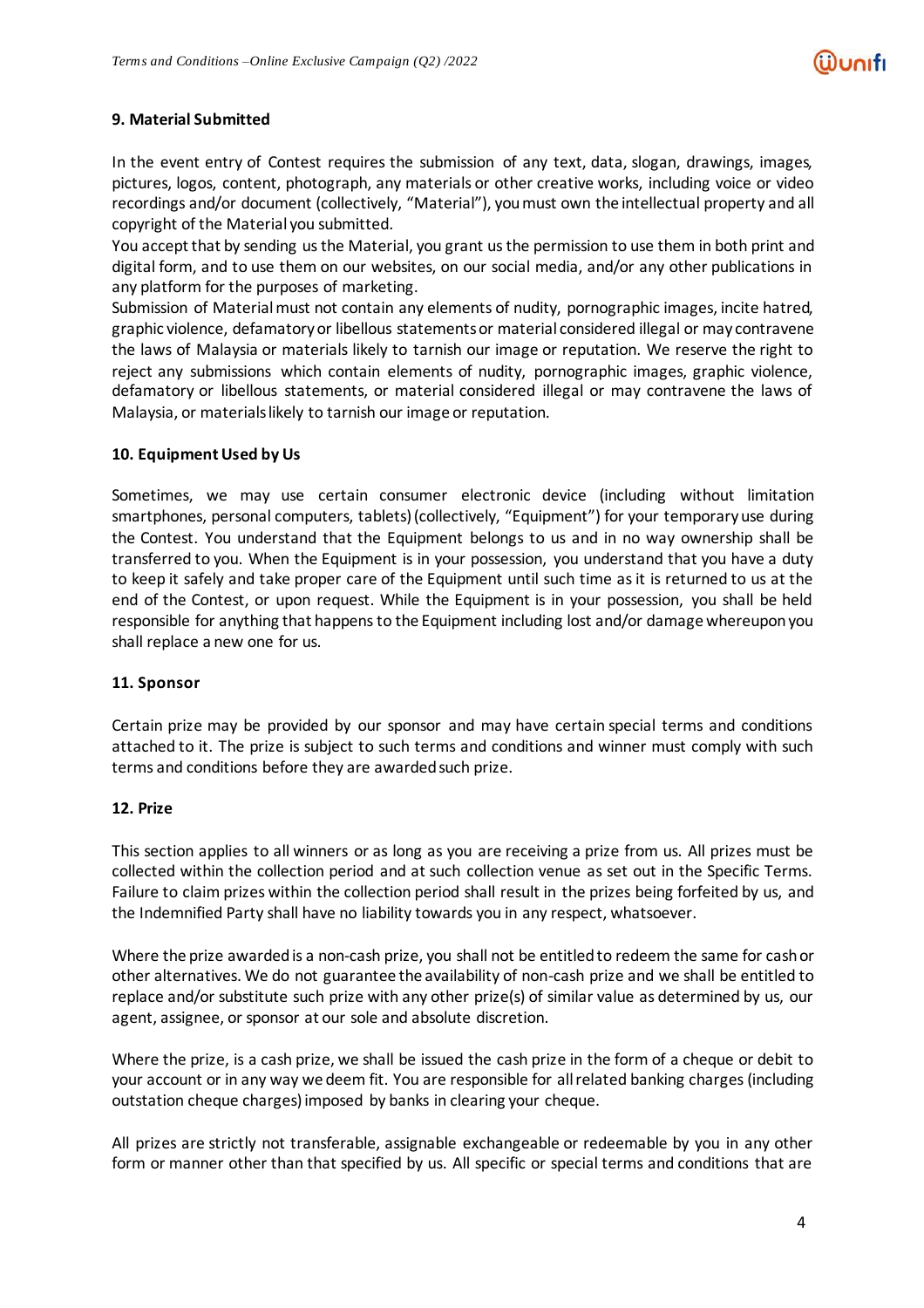attached to the prize (whether by us, our agent, assignee or sponsor must be adhered to strictly by you. Prizes must be claimed in person unless we prescribe other mode of collection. In special situations, and subject to our absolute discretion, winner may nominate a designated representative to collect the prize. The representative will be required to present written authorisation from you and identification which includes a photograph of yourself and your representative.

If we elect to post the prize to you, we shall take no responsibility for the safe and effective postal delivery of the prize.

You are responsible for any and all taxes payable as a result of a prize being awarded or received (if applicable) by you.

Inthe event you choose not to accept the prize, the prize shall be forfeitedand we shall deal withsuch prize in such manner as we deem fit in our absolute discretion.

### **13. Indemnity, Limitation of Liability and Waiver**

Participation of Contest is entered into at your own risk without any warranty of any kind express or implied. At the same time, all prizes are accepted entirely at your own risk and are awarded by us, our agent, assignee and/or sponsor without any warranty of any kind express or implied. Where applicable, you may be required to execute a deed of release and indemnity in a form prescribed by us, and you agree to execute such release and indemnity in order to participate in Contest and/or receive the prize.

In the event the Contest and/or prize involves the consumption of food, product sampling and/or any form of participation, trip or travelling (collectively known as "Participation"), you are aware that during such Participation, whether in civilized or remote area or by any mode like aviation, land transport (which includes but not limited to rail, road, off-road transport) and ship transport entails an inherent risk factor such as illness, injury and/or death which may be caused by any act, omission and/or negligence of others, self, forces of nature or other known or unknown factors.

You recognize that such risks may be present at any time before, during and after the Participation and you agree to participate, whether or not, such participation is under our arrangement or otherwise by our associate, agencyor any third parties.

You are also aware that medical services or facilities may not be readily available or accessible during some or all the time during such Participation.

You will assume full responsibility of obtaining your own insurance with any insurers to cover all of your needs that is intended to cover without limitation medical expenses, delay baggage, travel delay due toweather, tripinterruption, accidental deathinjuryor disablement, or any losses incurred during such Participation, either within Malaysia or internationally.

In consideration of your participation of the Contest and/or acceptance of the prize, you acknowledge and agree that the Indemnified Party shall not be responsible or liable for, and release and forever discharge the Indemnified Party from any claim, liability, damages, cost, loss or expense whatsoever caused in respect of but not limited to:-

(a) any injury or health problems happensto you (including nervous shock) and including any injury or health problems resulting in mental or physical illness whether temporary or permanent and injury or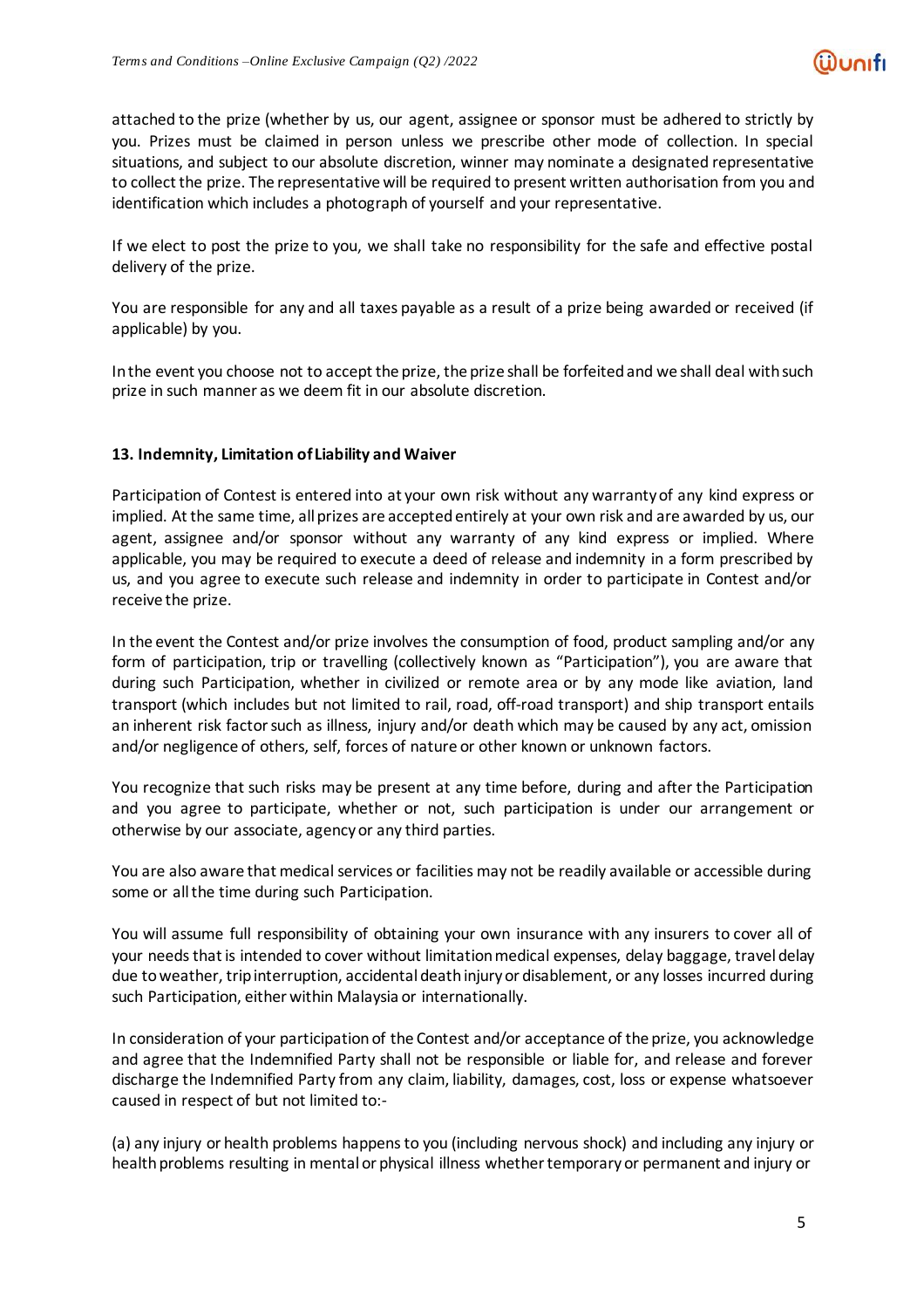health problem resulting in death;

(b) loss of earnings or earning capacity;

(c) any impairment of enjoyment of life;

(d) loss of or damage to personal property and personal belongings;

(e) pain and suffering;

(f) death; and/or

(g) any loss of any other kind whatsoever arising out of such Participation.

The releases contained in the foregoing paragraphs shall operate in respect of any injury, death, loss and/or damage sustained or suffered howsoever caused, including any injury, death, loss and/or damage due to the act, omission, negligence, lack of reasonable foresight, lack of reasonable care or failure to take adequate precaution by the Indemnified Party.

You hereby agree tofully indemnify, defend and hold the Indemnified Partyharmless against any loss, claim, liability, writ, summons, suit, action, proceeding, judgment, order, decree, damages, costs, fees, expenses (including but not limited to court costs, reasonable legal fees and expenses), damages and all costs and expenses of any nature arising out of any breach of representation, warranty or undertaking or your participation in the Contest, acceptance of the prize or by such Participation.

The Indemnified Party shall not be held responsible for:-

(a) any problem, loss or damage of whatsoever nature suffered by you or any party due to any delay or failure in sending a Contest entry as a result of any network, communication, ISP or system error, interruption;

(b) any problem, loss or damage of whatsoever nature suffered by you or any party due to any delay or failure in receiving your Contest entry whether orit is experiencedby us or your telecommunication service provider;

(c) any problem, loss or damage occurs as a result of downloading of any material in the Contest;

(d) any error (including error in notification of Contest winners), omission, interruption, deletion, defect, delay in operation or transmission, communications line failure, theft, destruction, alteration of, or unauthorized accessto entries, or entrieslost or delayedwhether or not arising during operation or transmission as a result of server functions, virus, bugs or other causes outside our control; and/or (e) any failure on our part to perform any of our obligations in respect of the Contest and this Contest Terms, rules and regulationswhere such failure is caused by any reasons or circumstancesbeyond our control.

We shall not be liable for any failure to comply with our obligations where the failure is caused by something beyond our reasonable control. Such circumstances shall include, but not be limited to, weather conditions, fire, flood, hurricane, strike, industrial dispute, war, hostilities, political unrest, riots, civil commotion, inevitable accidents, supervening legislation or any circumstances amounting to *force majeure*.

All rights and privileges herein granted to us are irrevocable and not subjected to rescission, restraint or injunction under any and all circumstances. You shall have no right in any circumstances, to injunctive relief or to restrain or otherwise interfere with the organization of the Contest, the production, distribution, exhibition and/or exploitation of the Contest.

We shall not be liable to you for any expenses incurred, wasted expenditure, loss of revenue, loss of profits, loss of anticipated savings or business, pure economic loss, loss of data, loss of goodwill, loss of value of the prize, loss of use of our Service, loss of use of our Platform, loss of opportunity or expectation loss, and any forms of special, indirect, punitive or exemplary loss or damages, and any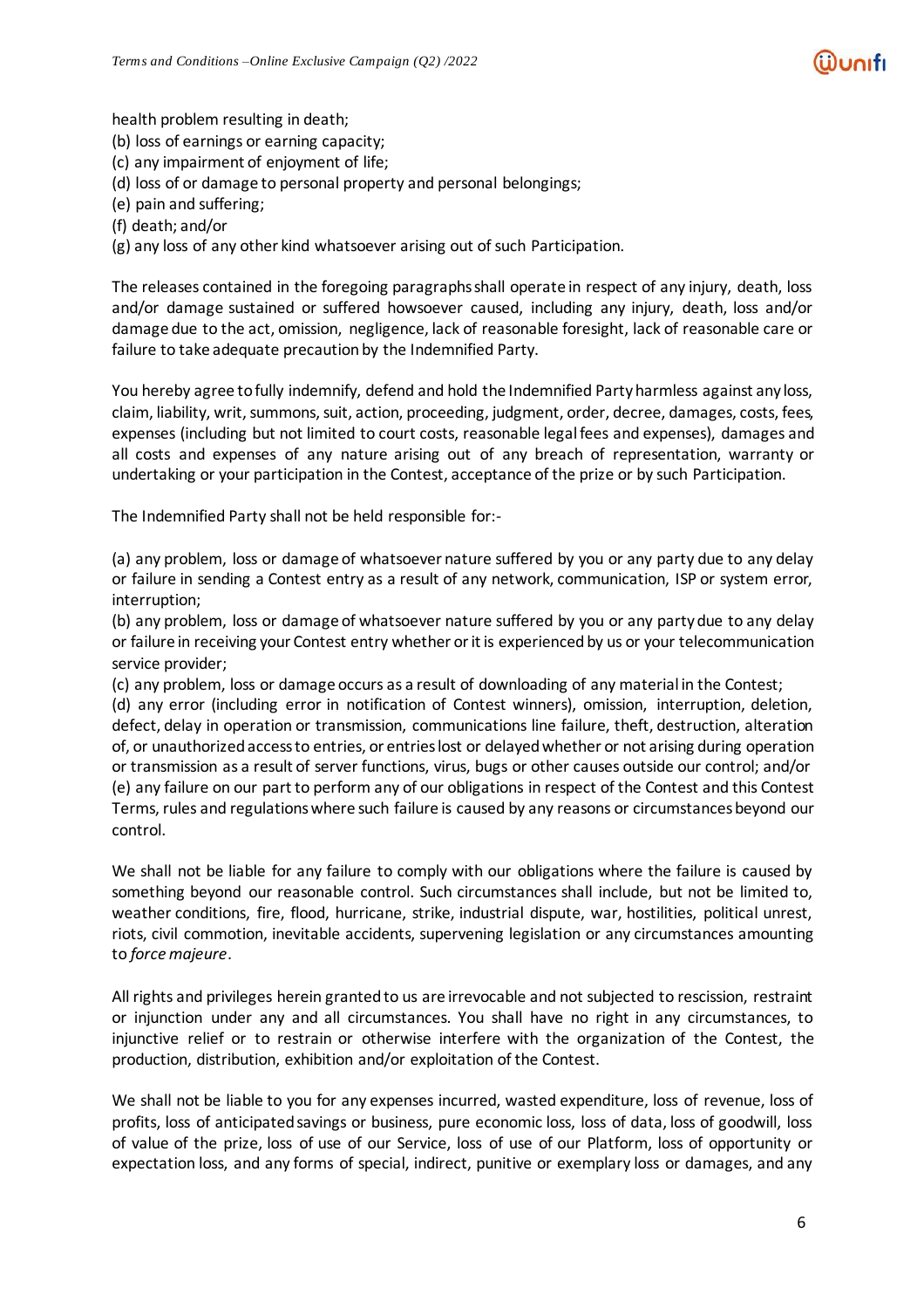

penalties or fines imposed by the Appropriate Authority, (even if such loss arises directly, naturally orin the usual course of things from any breach, action or inaction in question).

#### **14. OurDecision**

The criteria for the selection of winner shall be asset out in the Specific Terms. Notification of winnerwill via the means as set out in the Specific Terms. Our decision on all matters relating to the Contest(including without limitation, the selection of contestant, play of the Contest, selection of winner, and/or any resolutions made) shall be final and absolute and binding on you. No discussion, correspondence, enquiry, appeal or challenge in respect of any decision made by us will be entertained.

### **15. Successorsand Assign**

You hereby agree that the obligation specified herein shall be binding upon you personally as well as your heirs, executors and administrators. In the event it involves any form of participation, trip or travelling, this would include allmembers of your family and any minor accompanying you.

We shall be entitled to assign or sub-license the whole or any part of its rights hereunder to any thirdparty as may be determined by us. You do not have any such rights.

#### **16. Language**

If this Contest Terms or any part thereof is translated into any other languages and there is any conflictbetween this English version and any other language version of this Contest Terms, the English versionshall prevail.

#### **17. Severability**

In the event any provision of this Contest Terms is held by a court of competent jurisdiction to be invalid, illegal or unenforceable in any respect, the validity, legality and enforceability of the remainingprovisions contained herein shall not, in any way, be affected or impaired hereby.

#### **18. Governing Law**

The Contest Terms is governed by the laws of Malaysia without regard to principles of conflicts of law, you and we submit tothe exclusive jurisdiction ofthe courtsof Malaysia, andyouwaive anyobjectionson the ground of venue or forum non-conveniens or any similar grounds.

*[the remaining of this page is left blank intentionally]*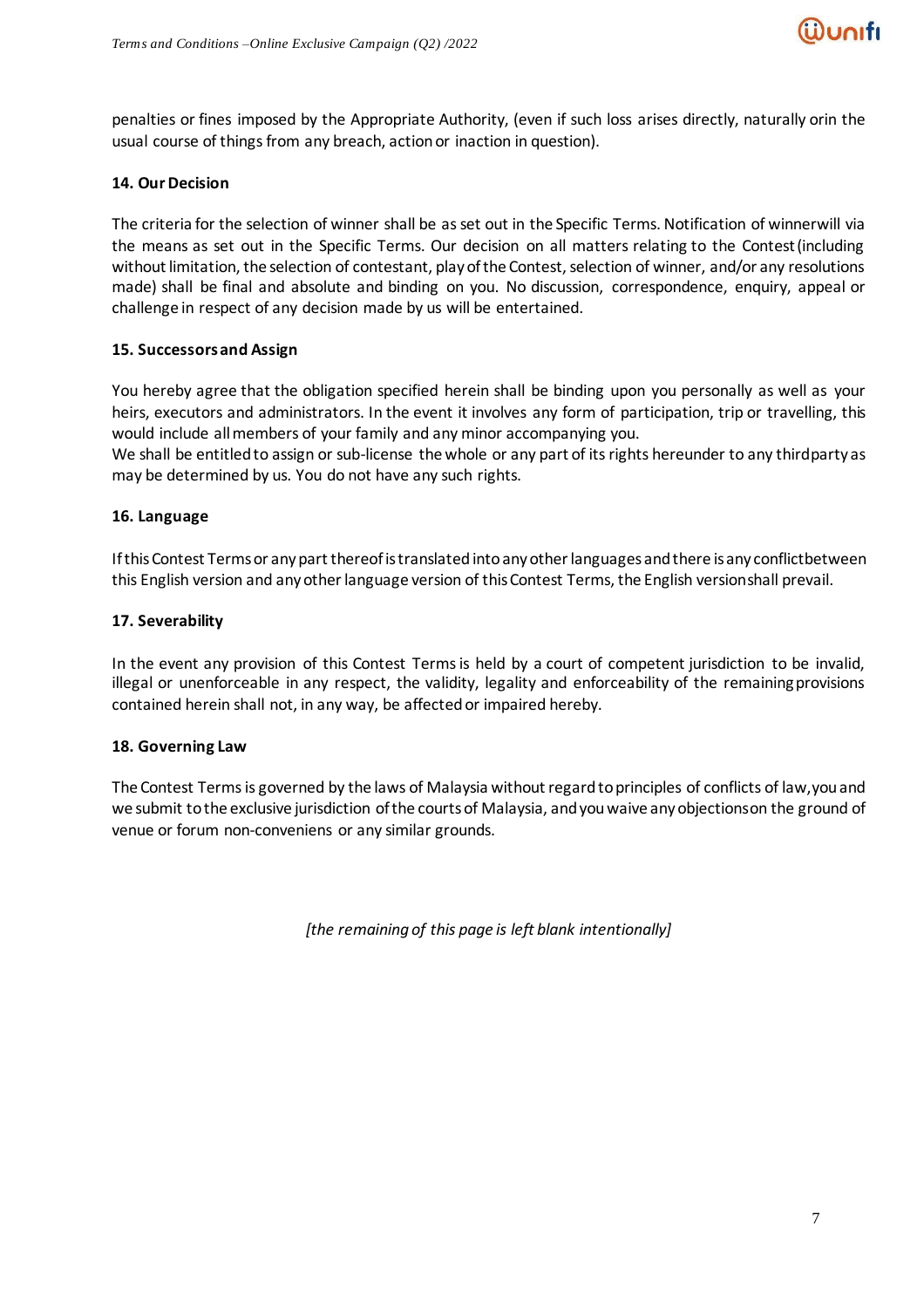# **ONLINE EXCLUSIVE CAMPAIGN SPIN AND WIN TERMS & CONDITIONS**

These Specific Terms and Conditions for unifi Online Exclusive Campaign Spin and Win ("Campaign T&C") shall be read together with the General Terms and Conditions for unifi Home ("unifi Home T&C"), unifi Your World with Smart Device ("unifi Your World with Smart Devices T&C"), unifi Mobile "unifi Mobile T&C") as available at [www.unifi.com.my](http://www.unifi.com.my/) (subject to further changes, at TM's absolute discretion, without prior notice to Customer). By participating in the Campaign, Customers are deemed to have read, understood and agree to be bound by the terms and conditions herein and further agree that any decision by TM in relation to every aspect of the Campaign, shall be final, binding and conclusive.

# **1. GENERAL**

- a. unifi Online Exclusive Campaign Spin and Win ("Campaign") is brought to you by Telekom Malaysia Berhad ("TM").
- b. This Campaign shall commence from 17 May 2022 until 31 July 2022 ("Campaign Period"). However, TM may, at its sole and absolute discretion ends or extends the Campaign Period without prior notice to Customers.
- c. The Campaign is open to all new and existing TM Customers with active status of their unifi account above the age of eighteen (18) years old, who is a resident of Malaysia (Malaysian and non-Malaysian, including permanent residents who are currently living in Malaysia) ("Customer") except the following:
	- i. Permanent and/or contract employees of TM (including its subsidiaries and related companies) and their immediate family members; and
	- ii. Representatives and/or agents (including advertising and promotion agents) of TM and its subsidiaries and related companies, and their immediate family members. For the avoidance of doubt, the term "immediate family members" shall refers to children, parents, spouses, brothers and sisters of the above group of individuals. Should any person listed above is identified as the Customer, such person will be automatically disqualified from the Campaign.

*Note: Existing Customers who submit any request for change or upgrade of their current unifi subscription is not eligible to participate in this Campaign.* 

- d. This Campaign is available to unifi Home package of 100Mbps and above and unifi Mobile postpaid unlimited 4G data plan (12 months' contract) package only.
- e. For everyunifi package subscribedunder thisCampaign, a minimumsubscription period(MSP) of twenty-four (24) months for home and twelve (12) months for mobile postpaid is applicable.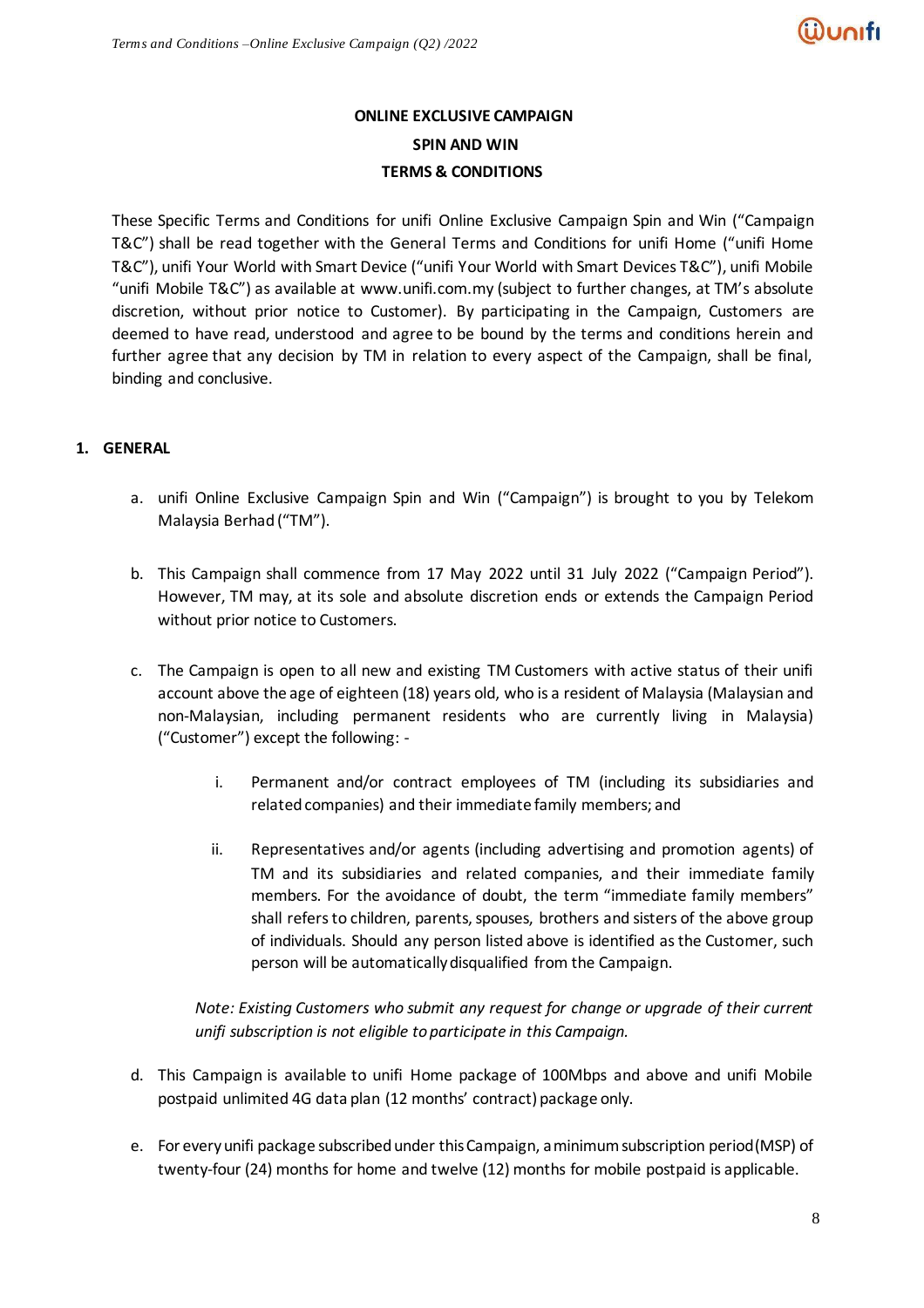- f. Customer can subscribe to any of the unifi packages eligible under the Campaign via online medium only at unifi.com.my or myunifi app during the Campaign Period. Change or upgrade of the current subscription of unifi package is not allowed for this Campaign.
- g. The Campaign is subject to TM infrastructure readiness and port availability at theCustomer's installation address.
- h. TM reserves the right to vary, supplement, delete, amend or modify any of the terms and conditions for this Campaignfrom time to time without prior notice to the Customer.
- i. The Customer hereby acknowledges that TM shall have the right to share and use the Customer's data and personal information within TM and/or its related companies for the purpose of marketing activities in respect of products and services of TM and/or its related companies from time to time as TM deems fit. The Privacy Notice TM applies, for further information on the Privacy Notice of TM's group of companies, please visit https://unifi.com.my/lsds/assets/documents/privacynotice.pdf for details.
- j. Further enquiries relating to the Campaign can be channeled to TM Live Chat at unifi.com.my/chat.

#### **2. CAMPAIGN MECHANICS**

- a. The Campaign offers attractive prizes to contestants via Spin the Wheel. Contestants are required to visit unifi porta[l https://home.unifi.com.my/anytimeanywhere](https://home.unifi.com.my/anytimeanywhere) page or download myunifi app, key in valid particular (full name as per NRIC, NRIC, email address, phone number), answer (1) one question correctly, and agree with campaign terms and conditions to gain the access to Spin the Wheel.
- b. Each registered particular (full name, NRIC, email address, phone number) can only use once to spin the wheel. The same particular used before to spin the wheel will be disqualified.
- c. Contestants are required to subscribe to eligible plan(s) within 48 hours via online method only using the same particular (name, NRIC, email address, phone number) used to register for Spin the Wheel to claim the winning prizes.
- d. Fail to subscribe eligible plan within 48 hours may result in prizes being forfeited.
- e. Only successfully installed/activated of the plan within the campaign period entitles to redeem the allocated prizes as shown in the spin result
- f. Customer is not allowed to claim the prize if unifi services subscribed before the participation of spin and win campaign.
- g. TM may, at its sole and absolute discretion may revise the campaign mechanic or prizes without prior notice to the Customer.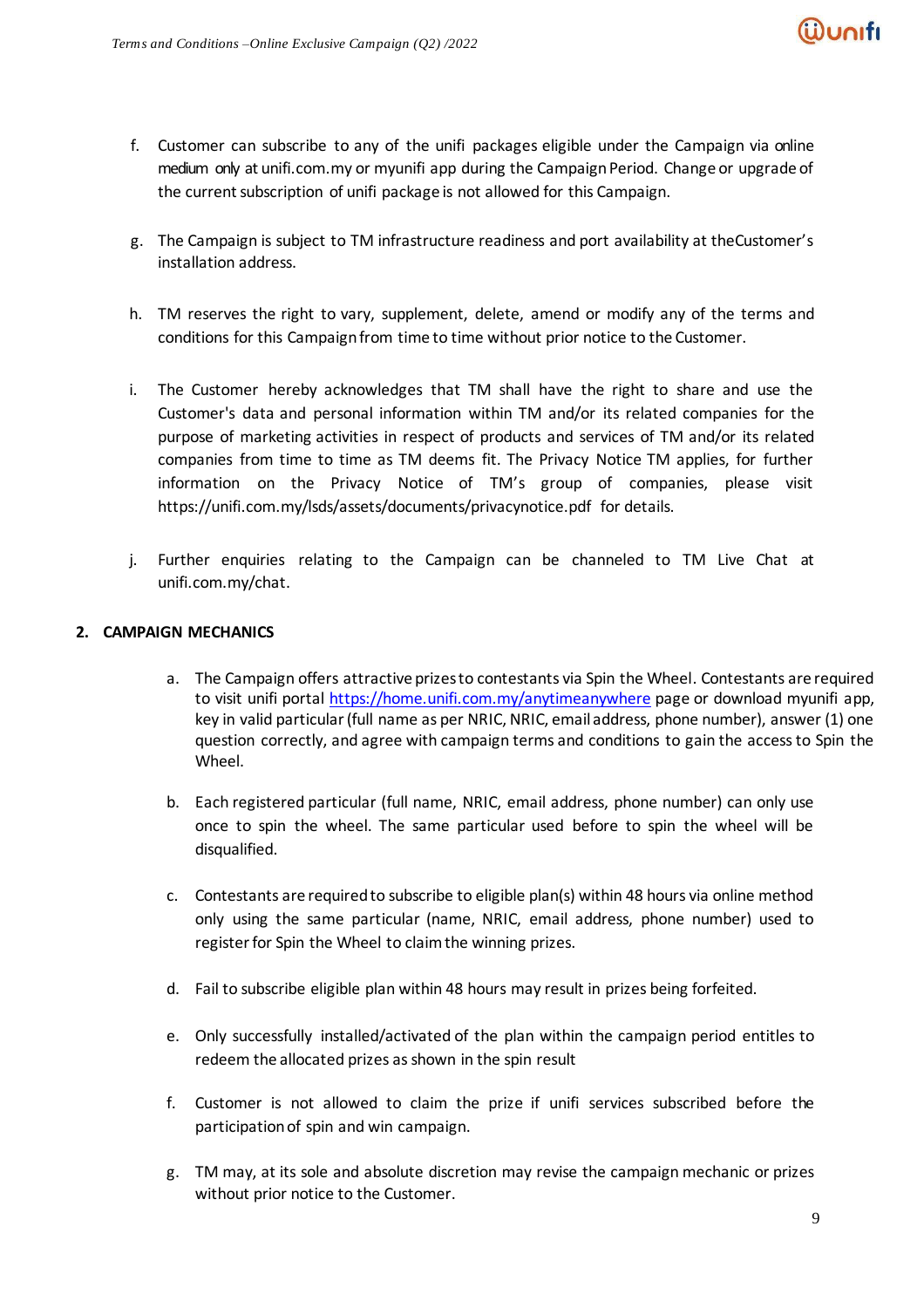

- h. All Eligible Entries will be mapped based on the subscription and activation of the Campaign Package under the Customer's Malaysian Name, NRIC, email address and phone number key in during Spin the wheel.
- i. If TM found that the Customer's Eligible Entry is fraudulent, TM has the right to disqualify the Customer from winning the Campaign Prizes. TM shall not be responsible for any ineligible entry made by the Customer to participate in this Campaign.

### **3. CAMPAIGN PRIZE**

- a. The Campaign Prize to be won as stated in Spin the Wheel.
- b. TM reserves the sole right to substitute or replace or modify the Campaign Prize with another prize of similar value without prior notice.
- c. Campaign prizes are strictlynot transferable, assignable, exchangeable, orredeemable in any other form or manner other than specified or determined by TM. TM reserves the absolute right to determine the model, brand, color and specifications of the Campaign Prize.
- d. Standard manufacturer warranty shall apply for the Campaign Prize and Campaign winners shall reach out to the manufacturer directly for any warranty claim purposes.
- e. The Campaign Prize is accepted entirely at the risk of the selected winners and TM hereby excludes itself from any express or implied warranties in connection with the Campaign Prize to the extent permitted by law.
- f. Visual(s) of the Contest Prize shown inany advertisement, promotional publicity andother materials relating to this Contest are solely for illustration purposes only and may not depict the actual Prize.

# **4. WINNER SELECTION**

- a. TM will select the Winners for the Campaign which will be based on the criteria below:
	- Active subscription of unifi Home plan and unifi Mobile Postpaid Unlimited 4G data plan (12 months contract) during the Campaign Period;
	- Correct answer to the question; and
	- Full adherence to the Campaign terms and conditions.
- b. Each Customer will only be entitled to win one (1) Campaign prize throughout the Campaign Period. TM reserves the right, at its absolute discretion to change, revise, delay, postpone the notification date without prior notice.
- c. Upon successful activation of your unifi Home Plan (installed) or Mobile Plan, the winner will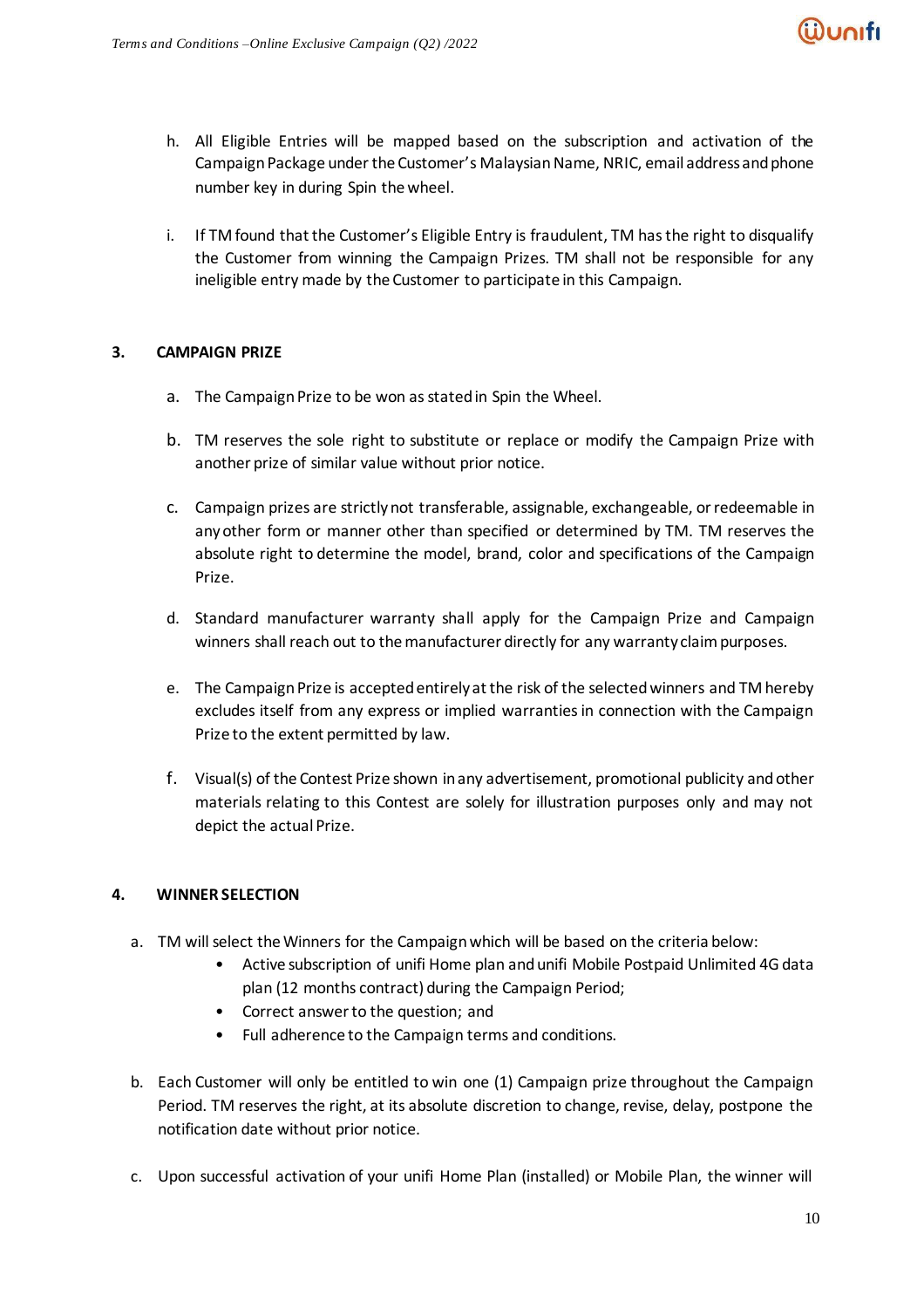receive an email from unifi to your registered email address with the prize within 90days.

- d. Winners are required to check email frequently, including spam/junk folder and add hello@unifi.com.my to your safe list. unifi will not be responsible if you found out about the prize after it has expired.
- e. If for any reason, the Winners cannot be reached after three (3) attempts (e.g. no answer, contact number provided not in service, no network connection etc.) or failed to answer the questions within given timeframe via email, their chance of winning will be automatically forfeited. TM shall not be held liable in the event the Winner cannot be contacted for whatever reasons. TM shall have absolute discretion and reserves the right to select other Winners who will be subjected to the same rules.
- f. TM will contact and notify the winners through their registered phone number and/or email under the Campaign for any updates regarding the winning prize. TM shall not be held liable in the event the winner cannot be contacted for whatever reasons. TM shall have absolute discretion and reserves the right to select other winners who will be subjected to the same rules.
- g. Each account (based on NRIC Number) will only be entitled to win one (1) prize only regardless of their number of Eligible Entries.
- h. Names and photos (where applicable) of the winners will be announced on unifi website at unifi.com.my and unifi social media. By participating in the Campaign and accept the win, winners hereby grant TM perpetual worldwide and the right to broadcast, or use in any way, the name and photos for advertising purposes and publicity related to the Campaign with no monetary compensation.
- i. If TM found that the Customer's entry to the Campaign is fraudulent and/or against the terms and conditions stated herein, TM has the absolute right and discretion to disqualify the Customer from winning and if the Customer is already selected as a winner for the Campaign, TM has the right to rescind the decision and forfeit the win.
- j. TM shall not be responsible for any losses and/or damages incurred by the Customer as a result of such fraud, mistake and breach to this Terms and Conditions which result to the forfeiture of winning.
- k. All the Campaign Prize awarded to the winners under this Campaignare:
	- l. provided on an "as-is where is" basis; and
	- ii. are neither transferable, transferredtothird partynor exchangeable for cash or credit
- m. TM makes no warranties or representations whatsoever with respect to the Campaign Prize and shall not be responsible nor liable for any problems and/or damage. Prizes areaccepted entirely at the risk of the winner(s) without any warranty of any kind, whether express or implied.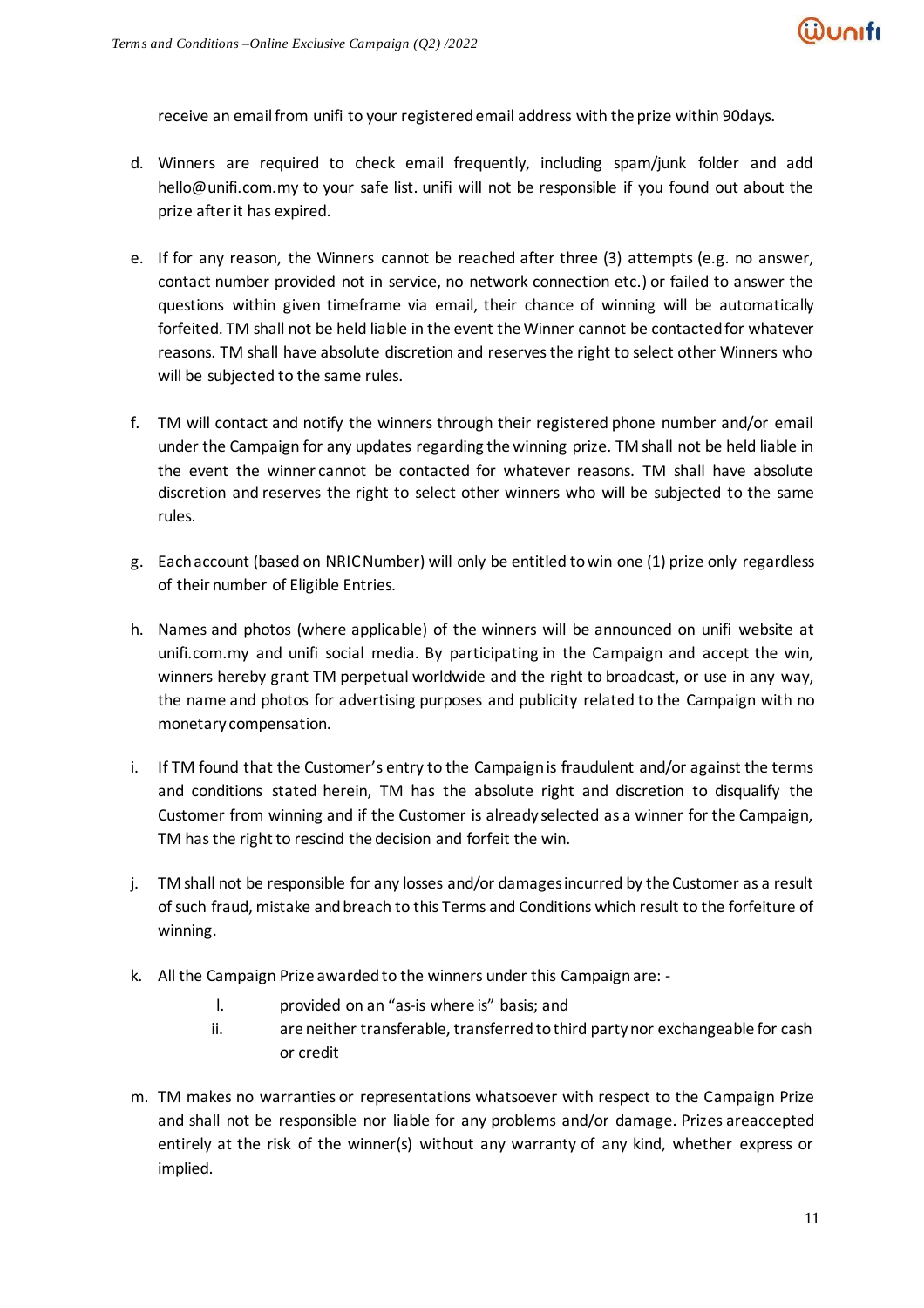- n. The winners may be required to produce a proof of identity during or prior to winner announcement ceremony that will be organized by TM, for purposes of verification. The only forms of proof of identity accepted by TM are Identity Card or Driver's license. Any failure to provide any proof of identity gives the right to TM to disqualify the winners fromclaiming the Campaign Prize.
- o. The winners may be required to sign a Release, Waiver and Declaration Form in order to claim the Campaign Prize.
- p. Any expenses to claim the Campaign Prizes (including the Grand Prize) shall solely be under winner's own cost.
- q. All decisions made by TM in relation to Campaign including but not limited to the processes, draw, selection of winners and forfeiture of the Campaign Prize are final, conclusive and binding. Nofurther correspondence, queries or appeals shall be entertained.
- r. TM shall announce the winning results at the earliest convenience, TM shall have absolute discretion and reserves the right to amend the announcement dates.

### **5. GOVERNING LAW AND JURISDICTION**

a. This terms and conditions are governed by the Malaysian law and the courts in Malaysia have exclusive jurisdiction over any issues arise pertaining tothis Campaign.

# **6. CONFIDENTIALITY**

a. Any personal data provided by the Applicant to TM in connection with the Campaign shall be kept confidential. The Customer hereby acknowledges that TM shall have the right to share and use the Customer's data and personal information within TM and/or its related companies for the purpose of marketing activities in respect of products and services of TM and/or its related companies from time to time as TM deems fit. **[TM Privacy Notice](https://www.tm.com.my/Documents/TM%20Privacy%20Notice.pdf)** shall apply.

# **7. CUSTOMER'S REPRESENTATION AND WARRANTY**

- a. Customer agree that the Customer have attained the age of majority, sound mind, has the full capacity to participate in the Campaign and shall be deemed to have unconditionally accepted all the Terms and Conditions.
- b. Customer agree to ensure that all details given for the purpose of this Campaign participation are true, correct and accurate. Customer must also ensure that the telephone number, email address or necessary details provided to TM are in existence and are contactable. TM reserves the rights to verify the information provided by the Customer in any form it deems fit.
- c. Customer further agree to be bound by any decision made by TM decision with regard to this Campaign, including but not limited to, the selection of the winner. No discussion,